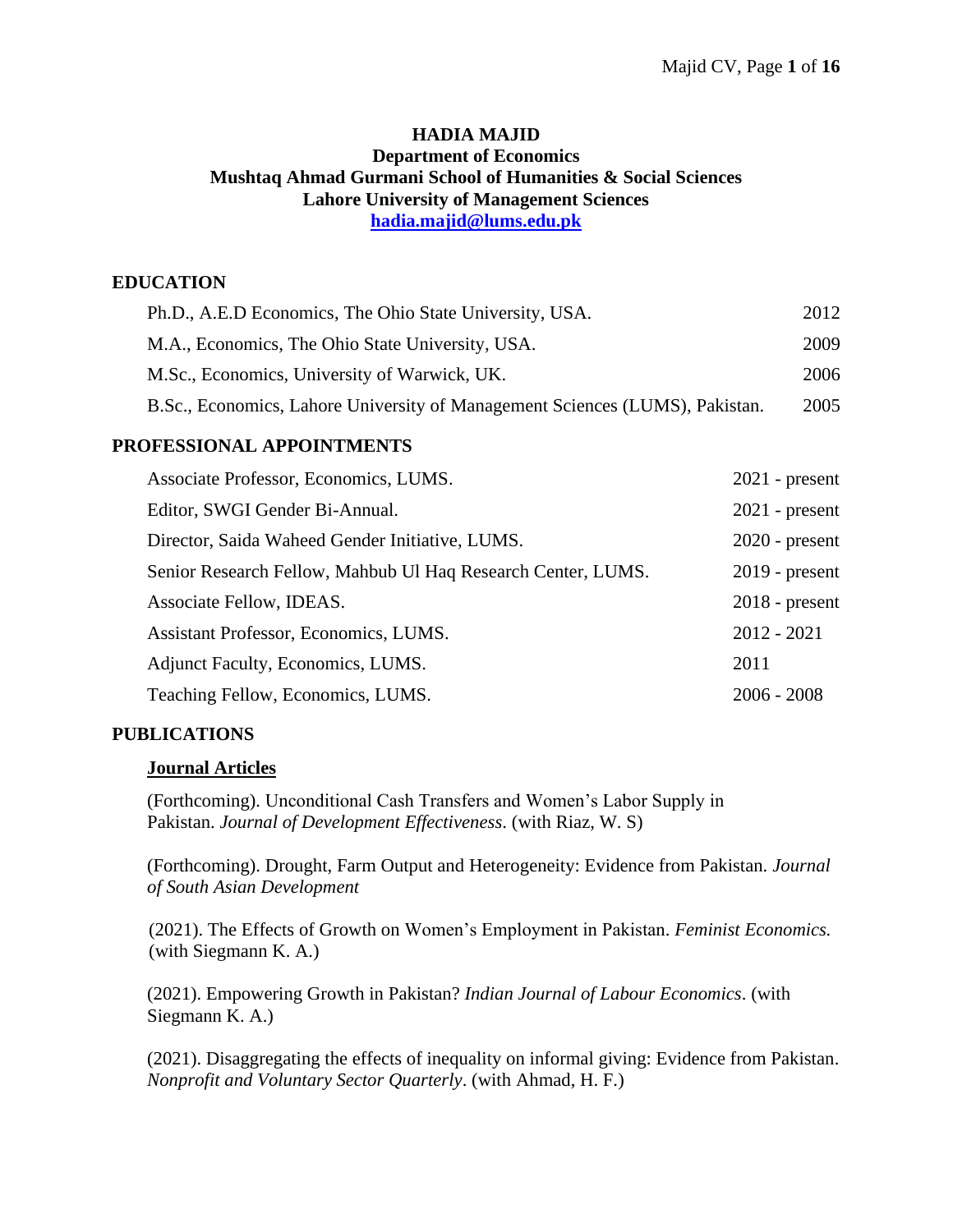(2018). Child Endowments and Parental Investments: Intrahousehold Allocation in Oportunidades Families in Mexico. *Review of Development Economics*.

(2017). Patronage and Public Goods Provisioning in an Unequal Land. *Social Indicators Research*. (with Memon, R.)

(2013). Increased Rural Connectivity and its Effects on Health Outcomes. *Lahore Journal of Economics*.

### **Books**

Majid, H., Qureshi, K., Siegmann, K. A., Zulfiqar, G. M., (Eds.). (Under Contract) *Gender at Work in Pakistan.* Routledge ISS Gender and Development Series.

### **Book Chapters**

Majid, H., (Forthcoming). Public Goods Access for the Poor. *The Palgrave Handbook of Global Social Problems.* Baikady, R., SM, S., Nadesan, V., Islam, M., Przeperski, J., Jianguo, G. (Eds). Palgrave Macmillon.

Majid, H., (Forthcoming). Women's Economic Empowerment and Financial Inclusion in Pakistan. *Economy, Welfare, and Reforms in Pakistan: Essays in Honor of Ishrat Husain.* Ahmed V. and M. Javed (Eds.). Oxford University Press.

Majid, H., (Under Contract). Household Income and Women's Work in Pakistan. *Gender at Work in Pakistan.* Majid, H., Qureshi, K., Siegmann, K. A., Zulfiqar, G. M., (Eds.). Routledge ISS Gender and Development Series.

Majid, H., (2020). Women, Growth and Empowerment. *[Encyclopedia](https://meteor.springer.com/project/dashboard.jsf?id=697&tab=About&auth_user=510009&auth_key=871742b6e75f46f4111bd26a12d5cf2f) of the UN Sustainable [Development](https://meteor.springer.com/project/dashboard.jsf?id=697&tab=About&auth_user=510009&auth_key=871742b6e75f46f4111bd26a12d5cf2f) Goals. Decent Work and Economic Growth*. Filho, W. L., Özuyar, G. P., Azul, A. M., Brandli, L. L., and Tony Wall, T. (Eds.). Springer Nature.

Majid, H. (2020). Female Labor Force Participation in Pakistan. *Voices on South Asia – Interdisciplinary Perspectives on Women's Status, Challenges and Futures*. Flatt, E. J., Murali, V. S., & Tier, S. (Eds.). World Scientific.

Majid, H., & Mukhtar, N. (2015). Pakistan-India Trade in Services: An Analysis of the Health Sector. *India-Pakistan Trade: Strengthening Economic Relations*. Taneja, N., & Pohit, S. (Eds.). Springer India.

Hassan, F., Javaid, K., & Majid, H. (2015). Pakistan-India Bilateral Trade in Sports Goods Sector. *India-Pakistan Trade: Strengthening Economic Relations*. Taneja, N., & Pohit, S. (Eds.). Springer India.

### **Papers Under Review**

Majid, H. & Riaz, W. S. Cash Transfers, Labor Supply and Empowerment: Evidence from Pakistan.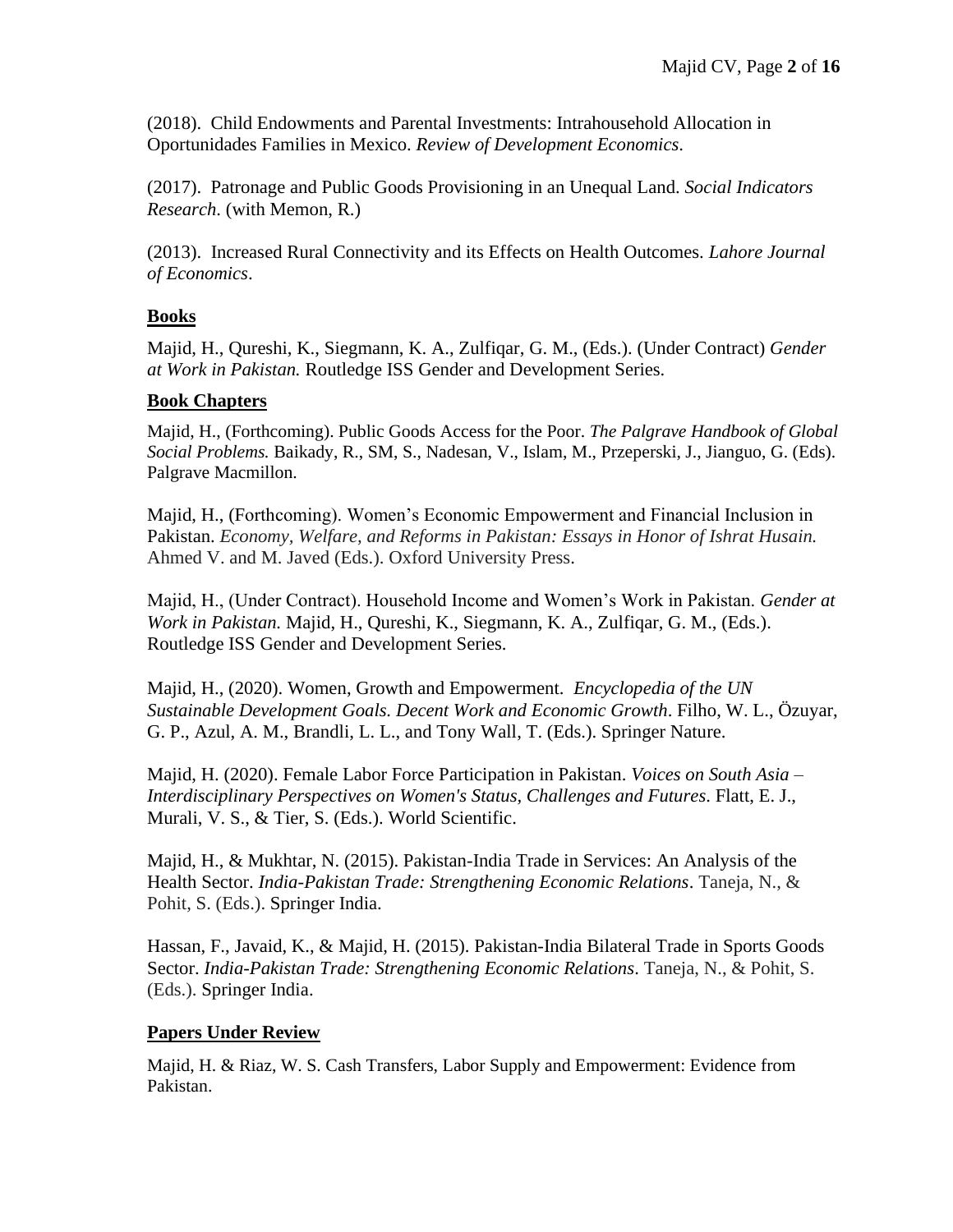Majid, H. & Akram A. A. Learning During a Pandemic: Experimental Evidence from an Online Platform in Pakistan.

### **Working Papers**

Majid, H. & A. Malik, (2019). "Who listens to the underprivileged?" Vulnerabilities of women workers in an urban informal economy. *Mimeo. Lahore University of Management Sciences.* 

Majid, H., A. Malik, & K. Vyborny, (2018). Infrastructure Investments and Public Transport Use: Evidence from Lahore, Pakistan. *IGC Working Paper* C-89231-PAK-1.

Majid, H. & Siegmann, K.A., (2017). [Has growth been good for women's employment in](https://ideas.repec.org/p/ems/euriss/99236.html)  [Pakistan?.](https://ideas.repec.org/p/ems/euriss/99236.html) *[ISS Working Papers -](https://ideas.repec.org/s/ems/euriss.html) General Series 630, International Institute of Social Studies of Erasmus University Rotterdam (ISS), The Hague.*

Majid, H. and R. Memon, (2016). Group Inequality and Regional Development: Evidence from Pakistan. *UNU-WIDER Working Paper.*

Khan, M, H. Majid and A. Riaz, (2015). Cluster-based Industrialization and Firm Productivity in Pakistan. *PSSP-IFPRI Working Paper.*

Shami, M. and H. Majid, (2014). The Political Economy of Public Goods Provision in Slums Preliminary results from a field study in urban Pakistan. *IGC Working Paper.*

Siegmann, K. A., and H. Majid, (2014). Empowering Growth in Pakistan? *[ISS Working](https://ideas.repec.org/s/ems/euriss.html)  Papers - [General Series](https://ideas.repec.org/s/ems/euriss.html) 595, International Institute of Social Studies of Erasmus University Rotterdam (ISS), The Hague.*

Majid H. and H. Zahir, (2013). Farmer Adaptability to Climate Change: The Role of Socio-Economic Factors in Agricultural Productivity. *IDRC Working Paper Series*.

Majid, H., (2012). School Choice in Rural Pakistan. *LUMS Economics Working Paper Series, No. 12-03.*

### **GRANTS**

#### **Teaching**

Pedagogical Partnership Program. Designing a Third Year Economics Course: Gender and Labor. LUMS Learning Institute, LUMS. 2021. Total Funding Awarded: USD 260.

#### **Research**

Majid, H. & Aqeel, F. (PI). "Reform Impacts: Analyzing how merit-based medical admissions have affected doctor outcomes in Pakistan". Shahid Hussain Foundation. 2021- 2022. Total Funding Awarded: USD 7,488.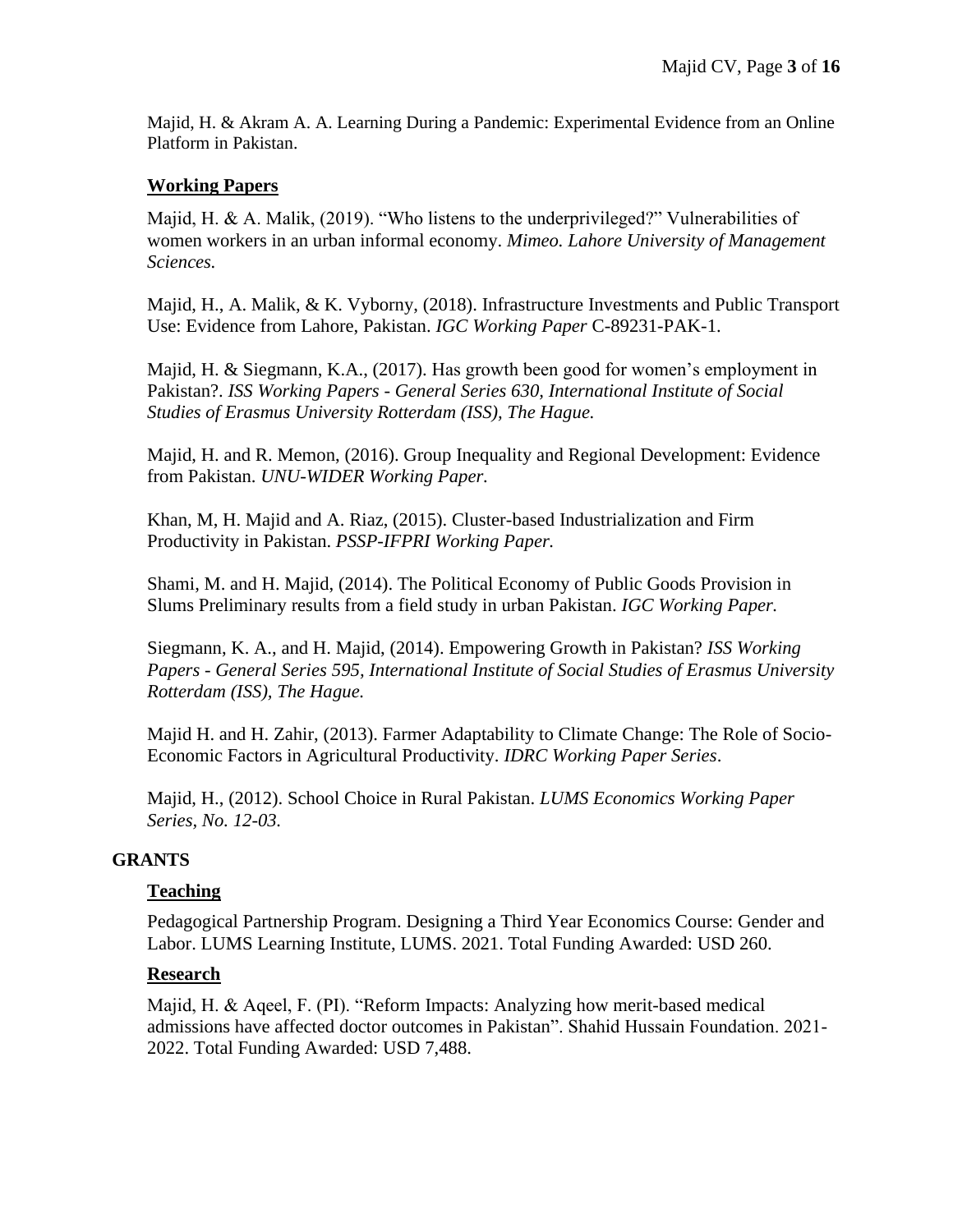Majid, H. & Mustafa, M. (PI). "Women Home-based and Domestic Worker Vulnerabilities and the Role of Digital Technology in Pakistan". Oxfam. 2021-2022. Total Funding Awarded: USD 9,843.

Majid, H. S. Afghan & H. F. Ahmed. (Co-PI). "Gender and Online Markets". Faculty Initiative Fund, LUMS. 2021. Total Funding Awarded: USD 5,876.

Majid, H. & Mustafa, M. (Co-PI). "Designing for Support Against Workplace Harassment for Low-Income Women in Pakistan". Gendered Design in STEAM for Low and Middle Income Countries (GDS). 2020-2021. Total Funding Awarded: USD 34,920.

Majid, H. & Akram, A. A. (PI). "Online Teaching Platforms: A Panacea to Pakistan's Educational Woes?". Faculty Initiative Fund, LUMS. 2020. Total Funding Awarded: USD 6,450.

Majid, H., Field, E., Vyborny K., Malik, A. A., & Anjum, G. A. (co-PI). "Transport and Urban Labor Market Integration: Evidence on Firms from A Randomized Control Trial in Pakistan". 3ie Development Priorities Window (DPW1). 2016-2019. Total Funding Awarded: USD 212,845.

Majid, H. & Riaz, S. W. (PI). "Transforming Women's Lives: An evaluation of the impact of BISP on the socio-economic well-being of women." Punjab Commission on Status for Women. 2018. Total Funding Awarded: USD 3,168.

Majid, H., McKay, A., Sen, B, Kedir, A. M., Malunda, D. (co-PI). "Female Labor Supply and Escape from Poverty: New Evidence from Household Data." ESRC-DFID. 2015-2018. Total Funding Awarded: USD 447,576.

Majid, H. Najam, A., Ubaid, S. & Mohsin. S. (PI). "Voter Perception of Public Policy Issues." Summer Research Program, LUMS. 2017. Total Funding Awarded: USD 320.

Majid, H. & Memon, R. (PI). "Group-based inequalities: patterns and trends within and across countries." UNU-WIDER. 2016. Total Funding Awarded: USD 10,000.

Majid, H, Skovgaard, L.N., Shami, M. (PI). "Electricity and Rural Development: Insights from a Natural Experiment in Punjab, Pakistan." Faculty Initiative Fund, LUMS. 2016. Total Funding Awarded: USD 4,998.

Majid, H, Skovgaard, L.N., Shami, M. (co-PI). "Electricity and Rural Development: Insights from a Natural Experiment in Punjab, Pakistan." International Growth Center. 2016. Total Funding Awarded: USD 4,416.

Majid, H., Vyborny, K., & Malik, A. A. (PI). "Urban Transportation, Labor Markets and Access to Economic Opportunity: Evidence from Lahore's Bus Rapid Transit System." International Growth Center, International Program. 2014-2016. Total Funding Awarded: USD 73,592.

Majid H., Khan M., & Riaz, A. (co-PI). "Cluster-based Industrialization and Firm Productivity in Pakistan." Pakistan Support Strategy Program, IFPRI. 2015. Total Funding Awarded: USD 5,664.

Majid, H., Vyborny, K., & Malik, A. A.. (PI). "Urban Transportation, Labor Markets and Access to Economic Opportunity: Evidence from Lahore's Bus Rapid Transit System."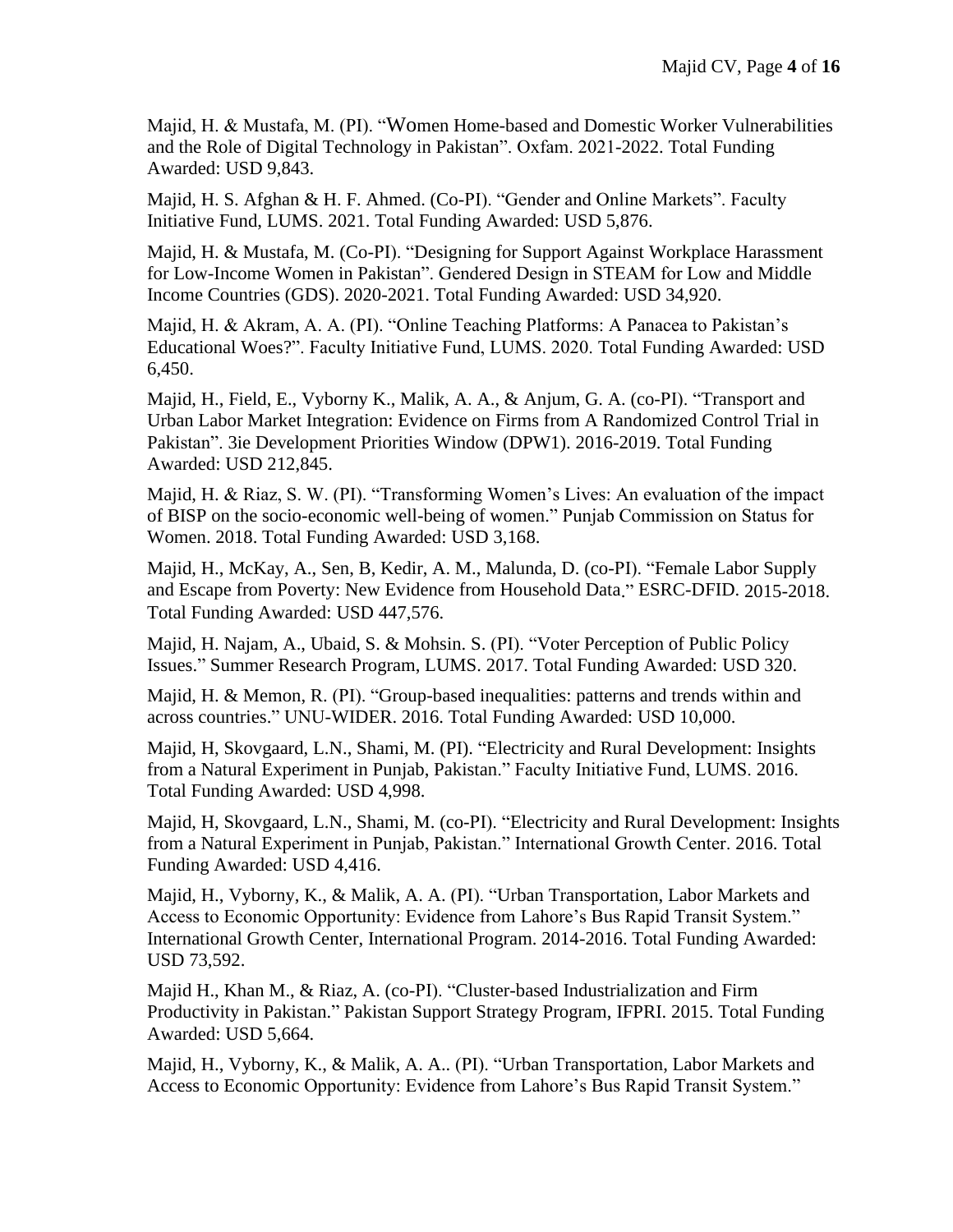Pakistan Support Strategy Program Competitive Grant Program, IFPRI. 2014. Total Funding Awarded: USD 19,694.

Majid, H. & Shami, M. (co-PI). "Public Goods Provision and Socio-Economic Hierarchies in Lahore Slums." International Growth Center, Pakistan Country Program. 2013-2014. Total Funding Awarded: USD 6,412.

Majid, H. & Memon, R. (PI). "Do Migrants Bring Their Castes with Them: Identity and Occupational Mobility In Lahore." Faculty Initiative Fund, LUMS. 2013 – 2014. Total Funding Awarded: USD 3,840.

Majid, H., & Zahir, H. (PI). "Farmer Adaptability to Climate Change: The Role of Socio-Economic Factors in Agricultural Productivity." Climate Research Grant, IDRC. 2013. Total Funding Awarded: USD 1,920.

# **Consultancy Projects**

Majid, H., Hasan, S. M., & Javaid, M. A. (co-PI). "Review of Urbanization in Pakistan: Practices, Policies and Challenges." Asian Development Bank. 2019. Total Funding Awarded: USD 9,108.

Majid, H. & Riaz, S.W. (PI). "Diagnostic Study on 'Decent Work' in Rural Economy in Pakistan." International Labor Organization. 2017. Total Funding Awarded: USD 1,278.

Majid, H., & Husnain, F. A. (PI). "Study on Individual Indigenous Philanthropy in Pakistan." Pakistan Center for Philanthropy. 2016. Total Funding Awarded: USD 9,600*.*

Majid, H., Malik, A. A., Altaf, A., Malotte, R. (co-PI). "Urban Informal Livelihood Study – Pakistan." Oxfam Great Britain. 2015. Total Funding Awarded: USD 14,500*.* 

Majid, H., (PI). "Baseline Evaluation of Early Childhood Education Intervention." Plan HTSPE. 2013. Total Funding Awarded: USD 570.

Majid, H. & Nasim, A. (co-PI). "Agricultural Taxation in Pakistan: A Survey". Institute of Development and Economic Alternatives. 2010. Total Funding Awarded: USD 1,920.

# **Travel Grants**

Annual International Conference on Urban Planning and Property Development. LUMS. 2017. Total Funding Awarded: USD 1,650. Singapore.

International Conference on Economics and Development. LUMS. 2017. Total Funding Awarded: USD 1,090. Colombo, Sri Lanka.

Group Based Inequity: Pattern and Trends- UNU WIDER Project Workshop. LUMS. 2016. Total Funding Awarded: USD 1,639. Geneva, Switzerland.

British Associate for South Asian Studies annual conference. LUMS. 2016. Total Funding Awarded: USD 1,823. Cambridge, UK.

### **HONORS/AWARDS**

2017 Best Session & Conference Paper, International Conference on Economics and Development, Colombo, Sri Lanka.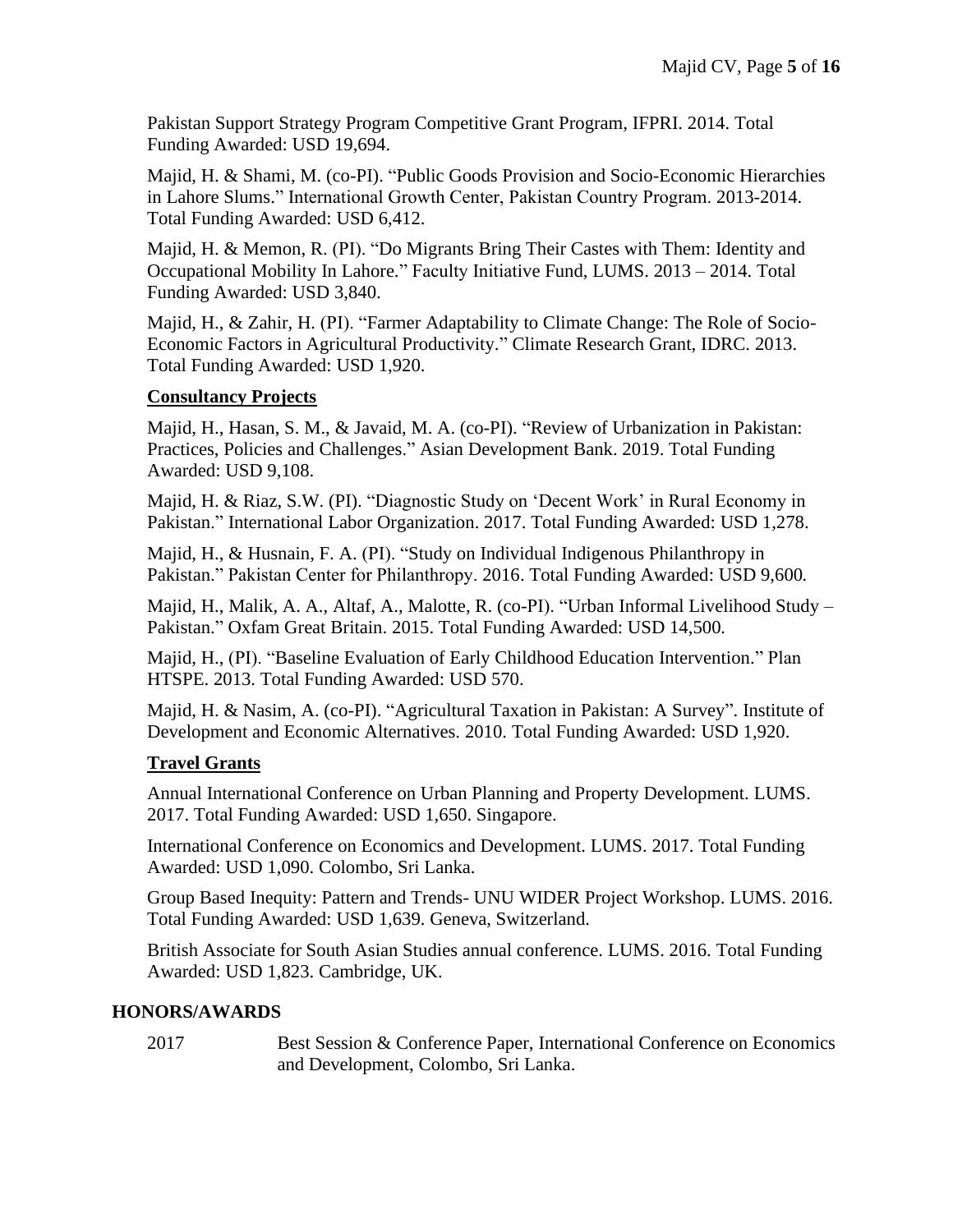| $2008 - 2012$ | Ph.D. Fulbright Scholar, The Ohio State University, United States<br>Educational Foundation in Pakistan. |
|---------------|----------------------------------------------------------------------------------------------------------|
| $2010 - 2012$ | Gamma Sigma Delta, Honor Society, The Ohio State University.                                             |
| $2002 - 2005$ | Dean's Honors List, LUMS.                                                                                |

### **PRESENTATIONS**

#### **International**

"Learning During a Pandemic: Experimental Evidence from an Online Platform in Pakistan". Duke DevLab-LUMS-Lahore School Joint Workshop. October 7, 2020

"Female Status and Time-Saving Durables: Reducing Women's Triple Burden." British Association for South Asian Studies Annual Conference, Cambridge, UK. April, 2016.

#### **Regional**

"Microeconomic Impacts of the Rapid Bus Transit: Evidence from Lahore." 3<sup>rd</sup> Annual International Conference on Urban Planning and Policy Development, Singapore. October, 2017.

"Microeconomic Impacts of the Rapid Bus Transit: Evidence from Lahore." International Conference on Economics and Development, Colombo, Sri Lanka. June, 2017.

"Mobility and Women's Labor Force Participation." Smart Policy for Women's Economic Empowerment - an Evidence for Policy Design Policy Dialogue, Kathmandu, Nepal. March, 2017.

"Transport and Urban Labor Market Integration: Evidence on Firms from A Randomized Control Trial in Pakistan." 3ie International Initiative for Impact Evaluation DPW1 Post-Award Workshop, New Delhi, India. October, 2016.

"Pakistan-India Trade: An Analysis of the Health Sector." 1st Annual Conference on India-Pakistan Trade, New Delhi, India. March, 2013.

#### **National**

"Opening & Closing Lectures: My learnings from LLI workshops". LLI Teaching Strategies Showcase. LUMS. September 1, 2021

"Home-Based Women Workers, Worsening Vulnerabilities and the COVID-19 Experience - Insights from the field". PILER Home-Based Women Workers Book Project. July 9, 2021.

"The Economic Role of Women in Pakistan: Vulnerabilities and Hurdles". Kashf Roundtable. January 20, 2021.

"Engendering Responses through Data". Women's Summit. December 14, 2020.

"Issues in the Social Economy: Identity and Gender Marginalization". LGS Talks: Cross-Cultural Political-Economic Workshop. October 9, 2020

"Issues in the Social Economy: Gender, Income and Marginalization". Akhuwat Fellowship Program. August 19, 2020.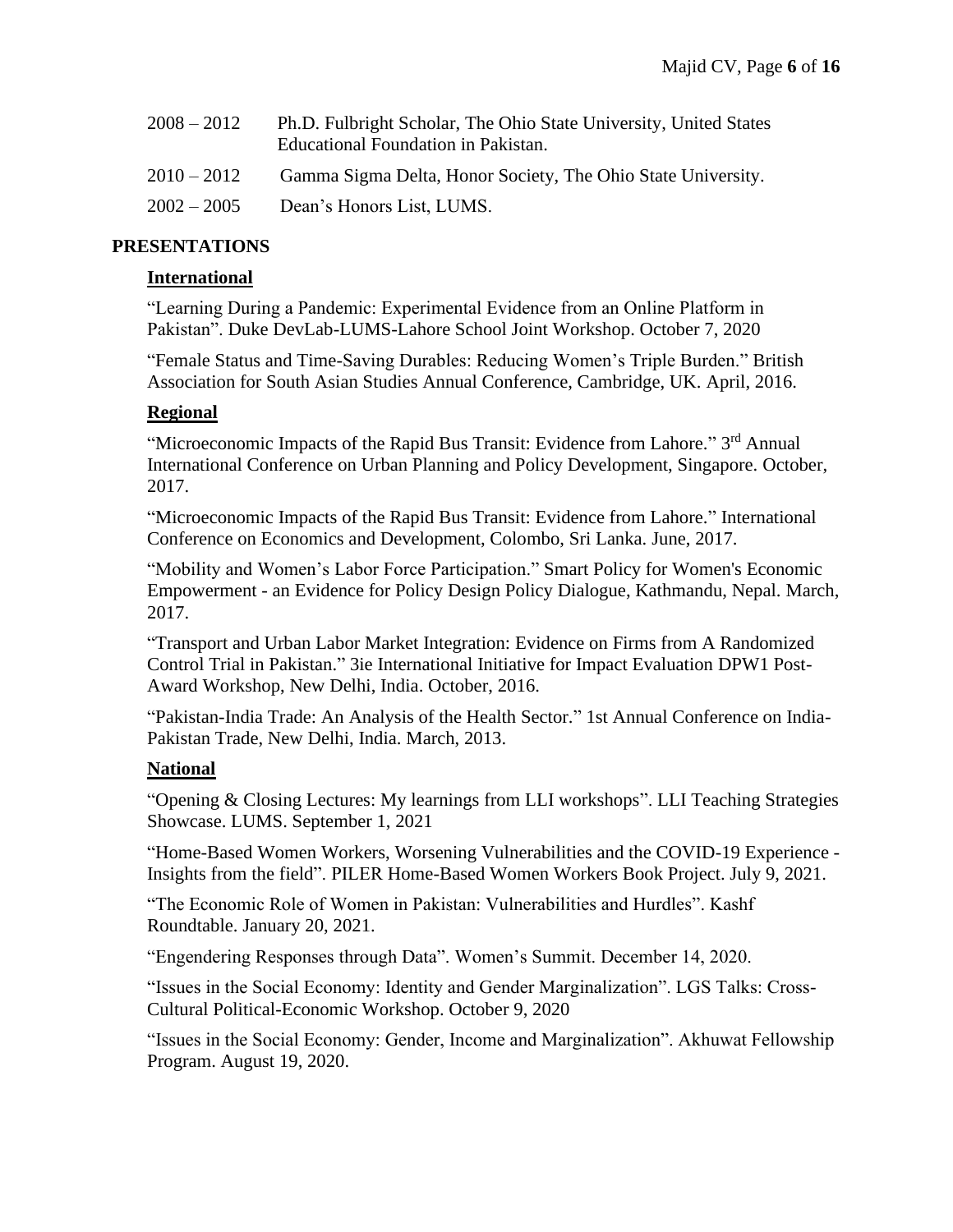"Issues in the Social Economy: Identity and Marginalization". Akhuwat Fellowship Program. July 29, 2020.

"Gender and Mobility in Lahore." Lecture in "Walking in the City: Mapping Everyday Life in Lahore", LUMS, Lahore, Pakistan. November, 2019.

"Cash Transfers, Labor Supply and Empowerment: Evidence from Pakistan." Economics Brown Bag Series, LUMS, Lahore, Pakistan. October, 2019.

"Access to Public Goods." Consortium for Development Policy Research, Lahore, Pakistan. May, 2019.

"Public Goods and Urban Informal Workers' Vulnerabilities." 13<sup>th</sup> Annual Humanities and Social Sciences Conference, LUMS. Lahore Pakistan. April, 2019.

"Transforming Women's Lives? An Evaluation of the Impact of BISP on the Socioeconomic Well-being of Women." Mahbub-ul-Haq Society Economics Series Lecture, Government College University, Lahore, Pakistan. February, 2019.

"Women's Work and Household Income: Examining 25 Years of Data." Gender Identities at Work in Pakistan Workshop, LUMS, Lahore, Pakistan. January, 2019.

"Transforming Women's Lives: An Evaluation of the Impact of BISP on the Socioeconomic Well-being of Women." The Social Economy of Gender: Addressing Challenges, Seeking Solutions. Punjab Commission on Status of Women Policy Conference, Lahore, Pakistan. November, 2018.

"The Role of Institutions in Securing Decent Work for Women." The Social Economy of Gender: Addressing Challenges, Seeking Solutions. Punjab Commission on Status of Women Policy Conference, Lahore, Pakistan. November, 2018.

"Climbing Out of Poverty: An Assessment of the Impact of BISP on Women's Outcomes in Punjab." Saida Waheed Gender Initiative Seminar Series, LUMS, Lahore, Pakistan. November, 2018.

"Women's Labor Supply and the Link with Growth: Examining the Last Three Decades." Center for Research in Economics and Business Seminar Series, Lahore School of Economics, Lahore, Pakistan. January, 2018.

"Women and CPEC." Women's Chamber of Commerce and Industry, Lahore, Pakistan. November, 2017.

"Public Services and Urban Slums." Second Symposium on Urban Issues, Akhter Hameed Khan Resource Center. Islamabad Pakistan. September, 2017.

"Barriers to Women's Mobility." Pakistan Poverty Alleviation Fund Second International Conference on Research and Learning, Islamabad, Pakistan. April, 2017.

"Who listens to the under-privileged?" The barriers and opportunities for home-based and domestic workers in Pakistan's Urban Informal Economy. International Conference on Gender Work and Society, Lahore, Pakistan. April, 2017.

"Has growth been good for women's employment in Pakistan?" International Conference on Gender Work and Society, Lahore, Pakistan. April, 2017.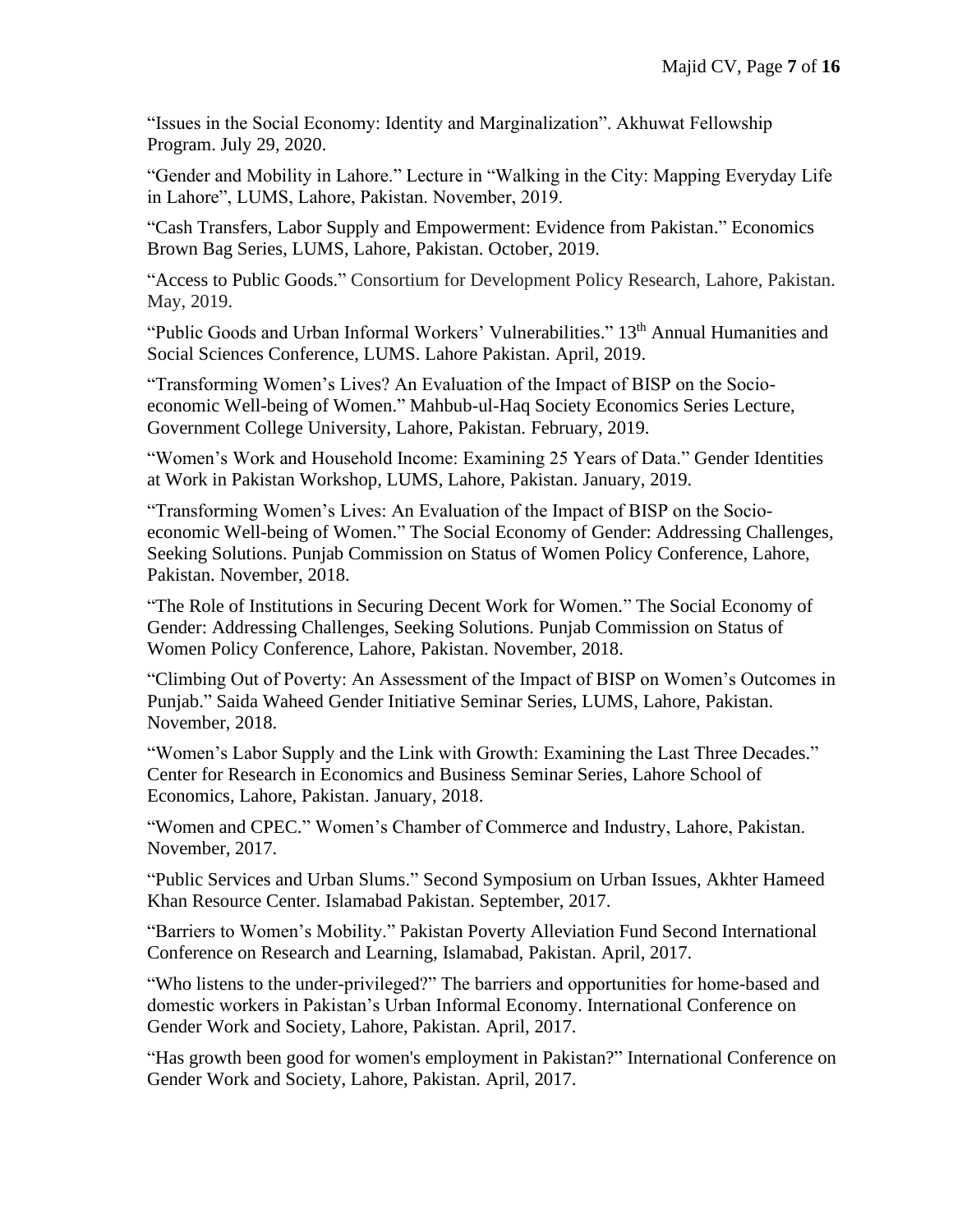"Women's Labor Supply and the Link with Growth: Examining the last three decades." Habib University, Karachi, Pakistan. March, 2017.

"Gendered Employment Responses to Pakistan's Growth." Economics Seminar, LUMS, Lahore Pakistan. December, 2016.

"Female Labor Supply in Pakistan: Mapping the last three decades." Forman Christian College Pakistan: The Long View, 2047 Workshop, Lahore Pakistan. December, 2016.

"Educational Policies: Their Impact on Improving Educational Quality and Standards." Centre for Peace and Development Initiatives, Lahore, Pakistan. April, 2015.

"The Political Economy of Public Goods Provision in Slums Preliminary results from a field study in urban Pakistan." Economics Brown Bag Seminar LUMS, Lahore, Pakistan. October, 2014.

"Empowering Growth?" Economics Brown Bag Seminar LUMS, Lahore, Pakistan. November, 2014.

"Awareness on the State of Education in Public Schools and Importance of School Management with Communities' Participation." Sustainable Development Policy Institute Seminar, Lahore, Pakistan. March, 2013.

"Rural Connectivity and Health Outcomes." Lahore School of Economics Conference, Lahore, Pakistan. November, 2012.

### **PROFESSIONAL SEMINARS/WORKSHOPS/PANELS/TALKS**

Moderator: "Women in Public Spaces". CDPR Workshop. November 10, 2021.

Moderator: "Income Inequality under COVID-19". LUMS Live Session 82. September 20, 2021.

Guest Speaker Akhuwat Fellowship Program 2021. July 8, 2021.

Participant: "The London School of Economics and Political Science Workshop on Clientelism". June 28-29, 2021.

Moderator: "Pakistan's Divergent Fertility Transition". MHRC & LUMS Live. June 10, 2021.

Panelist: "Dignity and Labor Rights". Conference on Dignity and Inclusion. LUMS Office of Accessibility and Inclusion & Delaware Law School. May 22, 2021.

Participant: "Designing Effective MCQs with Michelle Ogronik". LUMS Learning Institute. April 8, 2021.

Panelist: "Women in Leadership: Moving the Needle Forward". SZABIST Research Center of Faculty of Management Sciences. March 31, 2021.

Panelist: "Gender, Inequality and Microfinance". SWGI-MHRC-Kashf Conference. March 30, 2021.

Podcast: "Women in the Economy". [Pakistonomy.](https://www.youtube.com/watch?v=lis15RkmrZw) March 6, 2021

Moderator: "Human Development, Climate Change and the Anthropocene". Global Challenges Webinar Series 2021. March 15, 2021.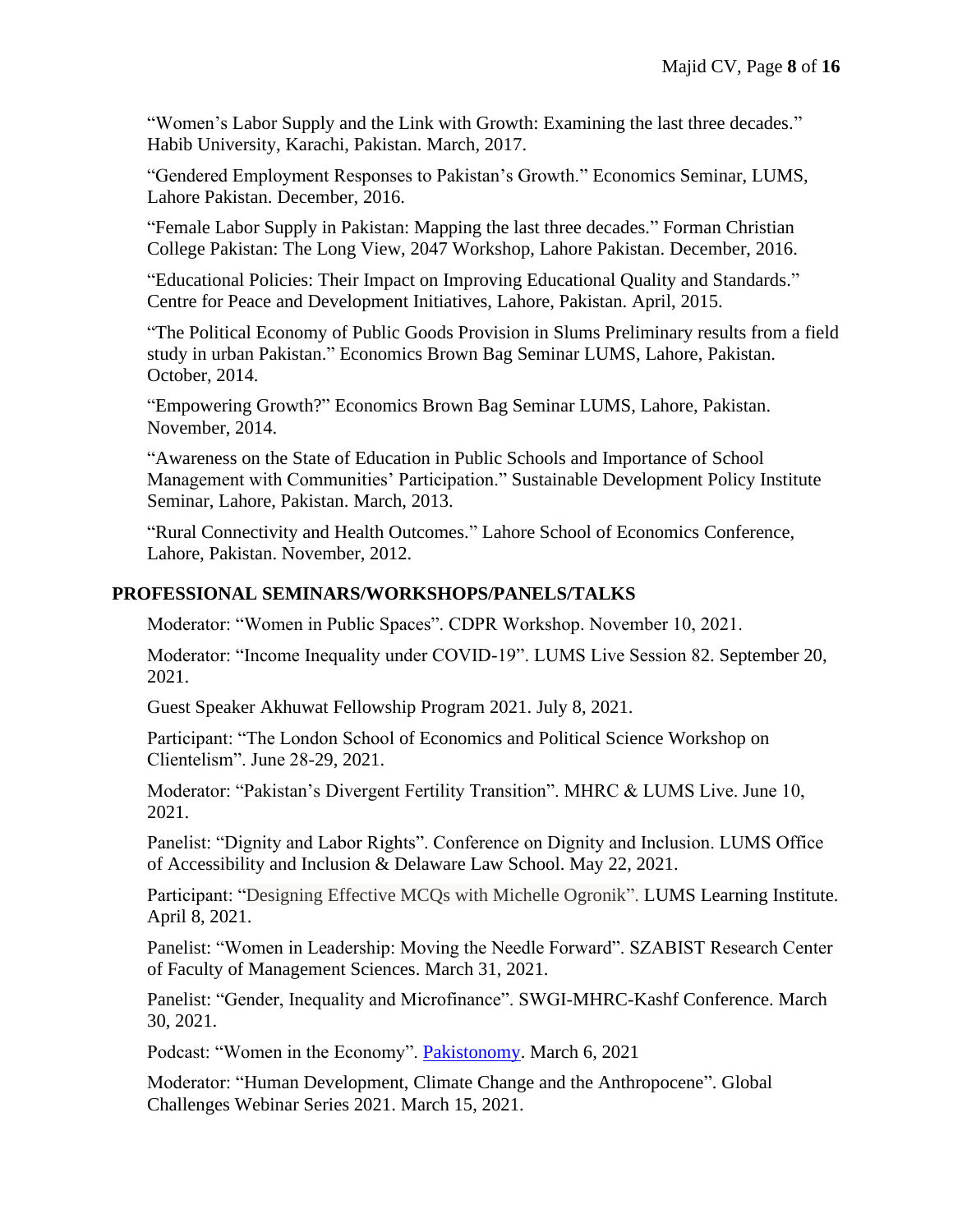Moderator: "Mehngai, COVID aur meh". Women of the World Festival. March 7-8, 2021.

Organizer: "Gender at Work in Pakistan Webinar Series." July 2020 – January 2021.

Certificate holder: "Course Design Express". LUMS Learning Institute. December 14-18, 2020.

Panelist: "Creating Gender Responsive Inclusive Disaster Management systems". Women's Summit 2020 Towards a violence free, gender-equal and inclusive future in Punjab. December 14, 2020.

TEDxLahore Women 2020: ["Designs at Work"](https://www.youtube.com/watch?v=sOEoCjkoAc4). November 28, 2020.

Expert Panelist: "Engendering Data". Ananke Girl Summit. October 29, 2020.

Participant: "Collecting Feedback from Students to Improve Learning & Teaching Workshop". October 16, 2020.

Panelist: "LUMS Live Session 49: The New 'Normal': Impact of COVID-19 on Women Working in the Informal Sector". October 12, 2020.

Discussant: "Designing Technologies for Women in Pakistan". SWGI Event, September 28, 2020.

Participant: "Online Teaching Tools Workshop". August 17-21, 2020.

Panelist: "LUMS Live Session 29: Designing Safety Nets for an Outbreak", July 21, 2020.

Expert: "Aahung-UNFPA Online Session on Implications of COVID-19 on Gender Inequalities and Gender Based Violence." May 21, 2020.

Panelist: "LUMS Live Session 11: The Gendered Impact of COVID-19." May 7, 2020.

Panelist: "LUMS Live Session 6: Pakistan's Economic Fallout: Where do we go from here?" April 20, 2020.

Participant: "Big Data and Cloud Computing." LUMS, Lahore, Pakistan. December, 2019.

Participant: "Teaching Large Classes Workshop with Dr. Mike Atkinson". LUMS, Lahore, Pakistan. November, 2019.

Certificate holder: "Instructional Skills Workshop." Lahore, Pakistan. September, 2019.

Certificate holder: "Enhancing Board Effectiveness: Director Training Program." Lahore, Pakistan. September, 2019.

Organizer: "Gender Identities at Work in Pakistan Workshop". LUMS, Lahore Pakistan. January, 2019.

Lead Presenter: "National Consultation on Decent Work in Pakistan's Rural Economy." International Labor Organization, Islamabad Pakistan. December, 2017.

Panel Organizer: British Association for South Asian Studies Annual Conference, Cambridge, UK. April, 2016.

Participant: "Alternative Economies, led by Dr. Barbara Harris-White." LUMS, Lahore Pakistan. March, 2016.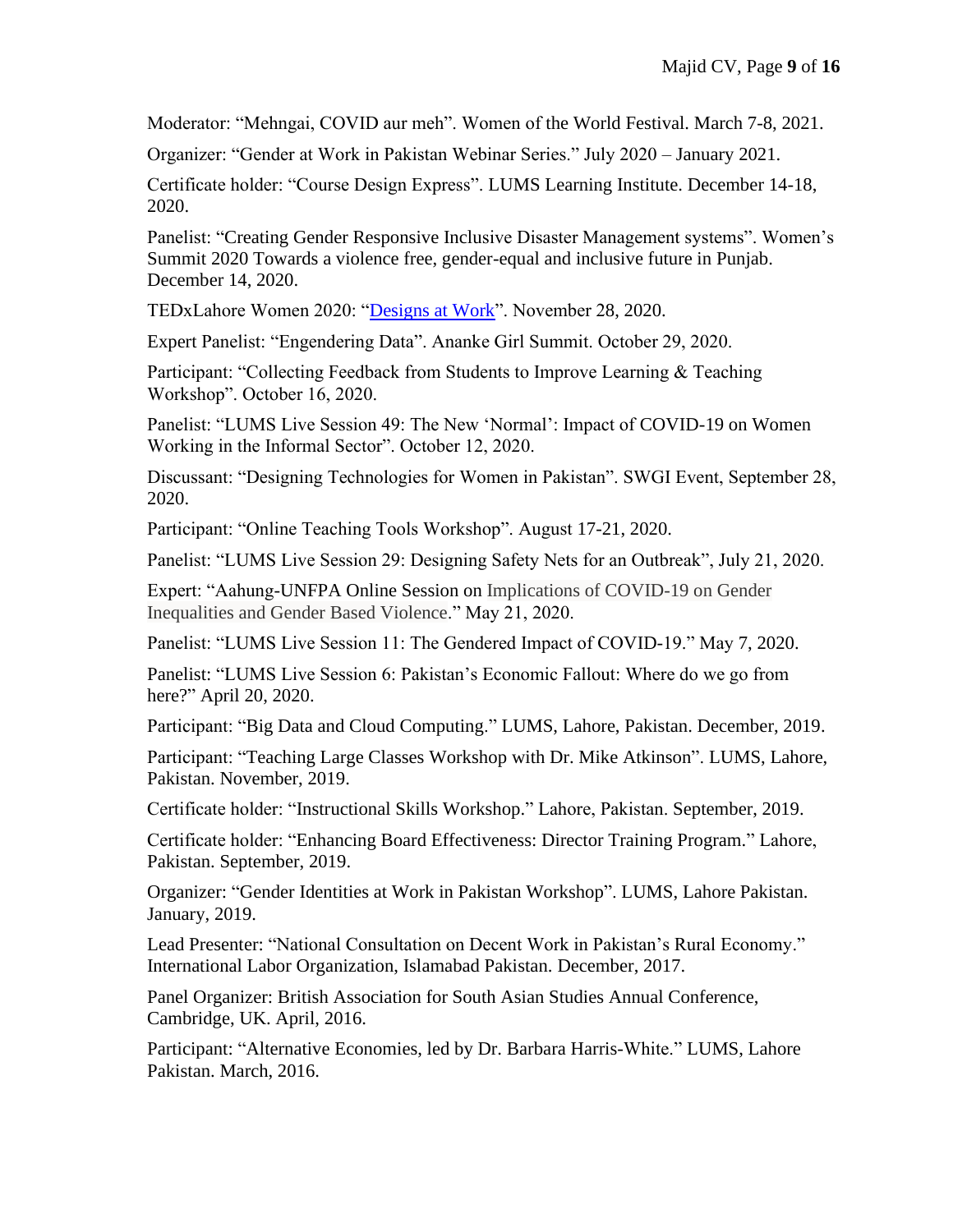### **TEACHING**

#### **Courses Taught**

Sectors and Policy in Development, Intermediate Microeconomics, Development Economics, Economics of the Household, Economic History, Econometrics, International Trade, Development Economics Theory.

#### **ADVISING AND STUDENT RELATED SERVICE**

#### **Master's Thesis/Dissertation Committee – Chair**

Suman Ammara, (MS. Econ). Female-Headed Households Associated with Child Nutrition: A Blinder-Oaxaca Decomposition Analysis. *Fall 2020-21 & Spr 2020-21.*

Lamees Farrukh, (MS. Econ). Impact of Marriage, Maternity, and Type of Enterprise on Gender Earnings Gap Across Cohorts. *Summer 2018-2019 & Fall 2019-20.*

Mashal E Zehra, (MS. Econ). Assessing the Impact of Export Led Growth on Gender Wage Inequality A Case for South-Korea. *Fall 2018-19 & Spring 2018-19.* 

Ayesha Imran Malik, (MS. Econ). Cash transfers and nutritional status of children: The Case of BISP in Punjab. *Summer 2017-18 & Fall 2018-19.* 

Syeda Warda Riaz, (MSc. Econ). Returns to Public and Private Schooling in Pakistan – 1998-99 to 2013-14. *Summer 2015-16 & Fall 2016-17.* 

Fatima Bilquis, (MSc. Econ). Heterogeneous Returns to Education and Income Inequality. *Summer 2015-16 & Fall 2016-17.*

Brayshna Kundi, (MSc. Econ). Nonfarm Employment, Income and Inequality in Rural Pakistan (2001-2014). *Summer 2015-16 & Fall 2016-17.*

Zara Khan, (MSc. Econ). Determinants of Time Poverty in Married Women of Pakistan: Do educational differences between spouses affect household division of labor? *Fall 2015-16 & Spring 2015-16.*

Khawaja Hassan Mahmood, (MSc. Econ). Quantifying Economic and Urban Development of Pakistan: Sub-national analysis using nighttime lights data. *Summer 2014-15 & Fall 2015-16.* 

Zainab Nasrullah Khan, (MSc. Econ). The Role of Men in Women Empowerment: A quantitative analysis at household level to determine the significance of education and income of males in empowering women of Pakistan. *Summer 2014-15 & Fall 2015-16.*

Wafa Masood Khan, (MSc. Econ). Trade Liberalization and Gender Wage Gap: Evidence from Pakistan. *Summer 2014-15 & Fall 2015-16.*

Sitara Gill, (MSc. Econ). Four Years of Educational Assortative Mating. *Summer 2014-15 & Fall 2015-16.* 

Amna Naveed, (MSc. Econ). Analysis of the Influence of Occupational Status on the Trend of Consumptions Patterns of Households: A case study of Pakistan. *Summer 2014-15 & Fall 2015-16.*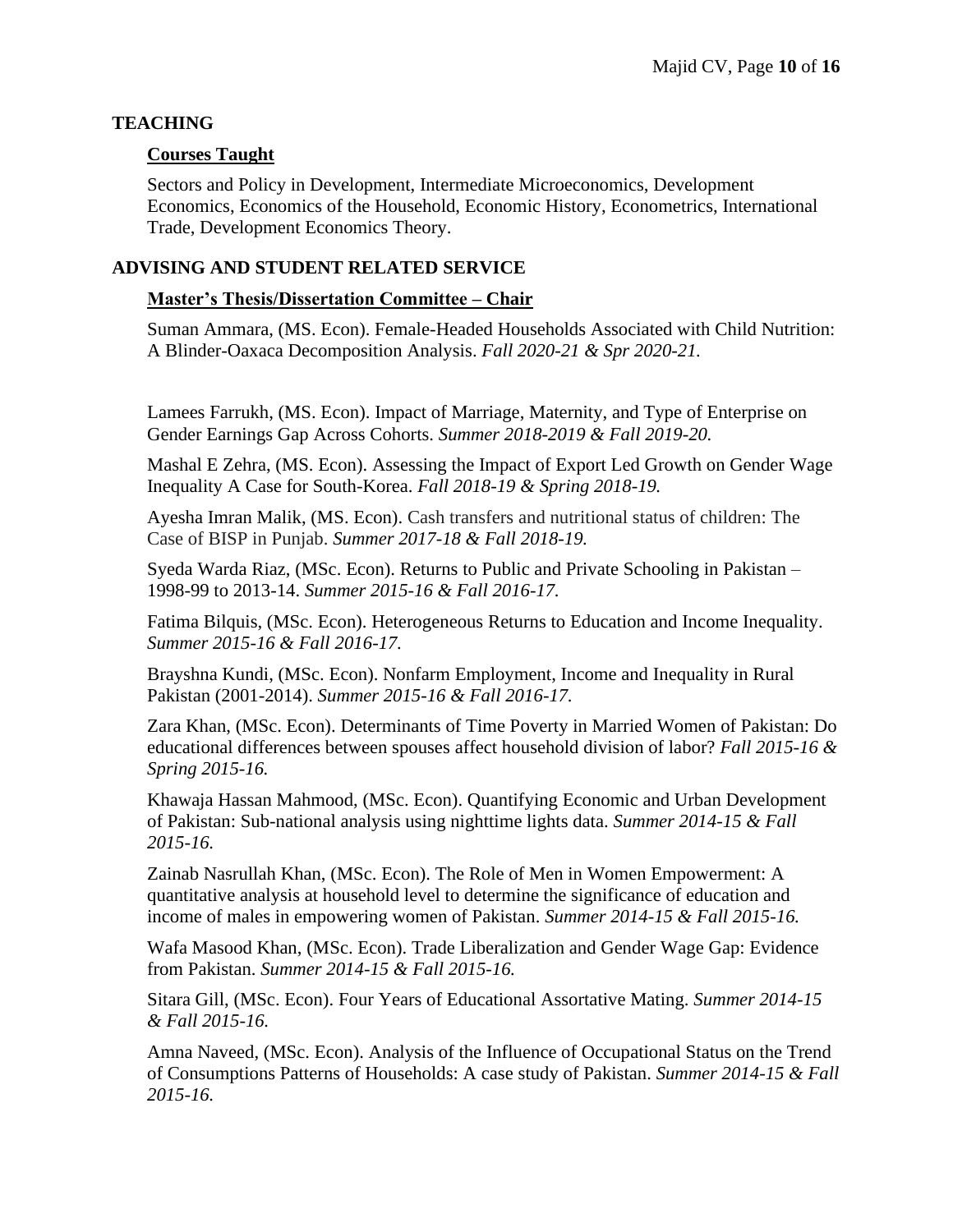Zohra Sohail, (MSc. Econ). Why is Female Labor Force of Pakistan Concentrated in a Particular Sector of the Economy? *Spring 2012-13.* 

Hana Zahir, (MSc. Econ). Farmer Adaptability to Climate Change: The Role of Socio-Economic Factors in Agricultural Productivity. *Spring 2012-13.*

### **Master's Thesis/Dissertation Committee – Member**

Muhammad Hassan, (MS Econ). The Impact of Exposure of Media on Fertility. *Fall 2020- 21 & Spring 2020-21*.

Tehreem Zahid, (MS Econ). Gender Discrimination in Labor Market: Experimental Evidence from Lahore. *Fall 2019-20 & Spring 2019-20*.

Bushra Gul, (MS Econ). Impact of Migration on Host Labor Market: Evidence from forced migration in Pakistan. *Summer 2018-19 & Fall 2018-19.*

Aysha Zaheer, (MS Econ). Does Education in Pakistan have effects on male-female wage gap? *Summer 2018-19.*

Anisha Tanveer, (MS Econ). Evaluating the impact of male migration through changes in female labor force participation: Evidence from Pakistan. *Fall 2018-19.*

Asra Malik, (MS Econ). Parental Health Shocks, Child Labor and Education: Evidence from Pakistan. *Spring 2017-18.*

Mahwish Waqar, (MSc. Econ). Impact of Maternal Work Status on Child Nutrition: Evidence from Pakistan. *Spring 2016-17.*

Ahsan Zia Farooqui, (MSc. Econ). Are Cash Transfers an Effective Social Policy Tool for Poverty Alleviation? The Case of BISP. *Fall 2016-17.* 

Fatima Tanveer, (MSc. Econ). The Nexus between School Infrastructure Facilities and Enrollment: Empirical Evidence from Public Schools in Punjab. *Spring 2015-16*.

Yumna Shoaib, (MSc. Econ). Impact of Fertility on Female Labor Supply: Evidence from Pakistan. *Spring 2015-16.* 

Eram Izhar, (MSc. Econ). The Socioeconomic and Demographic Determinants of Labor Supply and Earnings Function. *Spring 2015-16.*

#### **Undergraduate Honors Theses**

Fizza Maqbool, Hamna Rasool Khan, Haneeya Abroo, Mahnoor Salman Khan & Noor Fatima, (BSc Econ), *Fall 2020-21.* 

Mahnoor Babar Matin, Masooma Zahra, Omair Rashid, Ramsha Naveed Butt & Rida Mazhar, (BSc Econ & BSc Econ/Pol), *Fall 2020-21.* 

Amna Zulqadar & Fatima Jawad Syed, (BSc. Eng) & (BSc. Econ), *Fall 2019-20.* 

Hassan Atir, (BSc. Econ), *Fall 2018-19 & Spring 2018-19.* 

Areesha Najam, Sara Obaid Ul Islam & Seher Mohsin, (BSc. Econ), *Fall 2017-18 & Spring 2017-18.*

Ans Ali Khan, Ebad Hasaan Pasha, Hussain Ahmed, Mariam Qasmi & Muhammad Junaid Hanif, (BSc. Econ), *Spring 2015-16.*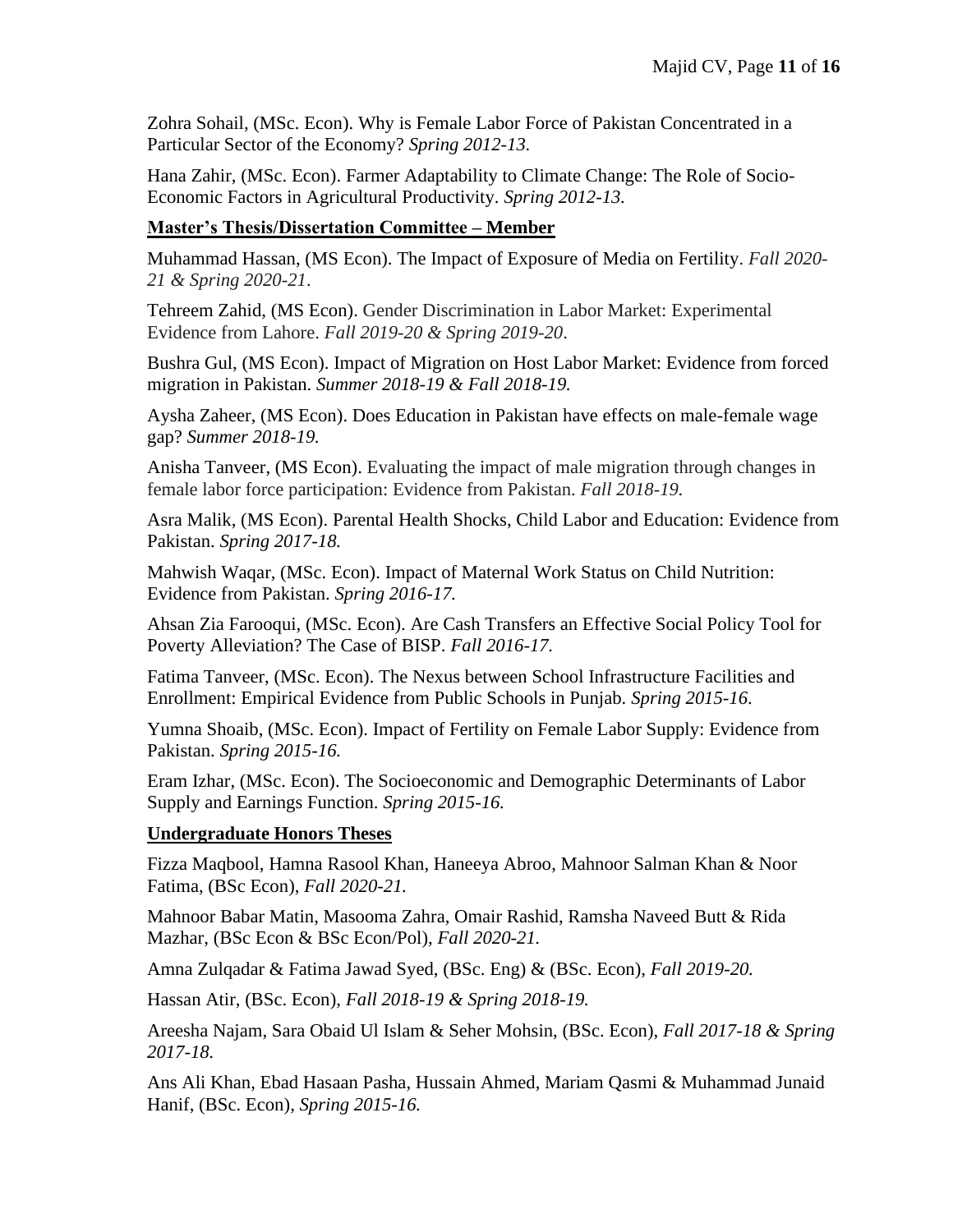Mir Sana Ullah Khan, Muhammad Ahmed Rabbani, Muhammad Talha Tariq, Muhammad Yasir Sarosh & Nouman Ali (BSc. Econ), *Fall 2015-16.* 

Aqsa Javed, Hasan Shahid, Rabia Zaman & Zoha Saqib, (BSc. Econ), *Fall 2015-16.* 

Momina Idrees, (BSc. Econ/Pol), *Fall 2014-15 & Spring 2014-15.*

Mavra Zehra & Sunair Zakir, (BSc. Econ), *Spring 2013-14.* 

Mina Ihsan, Omer Riaz, Rehan Khawaja Zahid & Usman Hijazi, (BSc. Econ), *Winter Qtr 2007-08.*

# **Undergraduate Independent Studies**

Abdullah Waseef Chaudary (BSc. Econ), *Spr 2020-21.* Eraj Tufail Arbab (BSc. Econ), *Spr 2020-21.* Areeba Suhail Arshad Khan (BS Econ/Math), *Fall 2020-21.* Leena Salman Butt (BSc. Econ), *Fall 2020-21.* Yusra Riaz Solangi, (BSc. ACF), *Spring 2018-19.* Zulnash Shaukat, (BSc. Econ), *Fall 2018-19.* Maheen Attique (BSc. Econ/Math), *Fall 2018-19.* Sonan Ahmed Memon, (BSc. Econ), *Fall 2017-18.* Bela Chandio, (BSc. Econ), *Fall 2017-18.* Muhammad Hassaan Sheikh, (BSc. Econ), *Spring 2016-17.* Abubakr Ayesh, (BSc. Econ), *Spring 2016-17.*  Bushra Aslam, (BSc. Econ), *Fall 2016-17.*  Abdur Rauf, (BSc. Econ/Pol), *Fall 2016-17.*  Mohammad Haseeb Zeb Raja, (BSc. Econ), *Spring 2015-16.* Aima Khan, Fatima Najeeb & Mavra Zehra, (BSc. Econ), *Spring 2013-14.* Ahmad Saffee, (BSc. Econ), *Spring 2010-11*. Wasiq Ismail Rao, (BSc. Econ), *Autumn Qtr 2007-08.*

# **ADMINISTRATIVE AND PROFESSIONAL SERVICE**

### **Service to the Department**

Convener Department Climate Committee, 2019 – present Member, Program Steering Committee, 2019 – present Member and Convener, Development Cluster, 2013 – present. Convener, Department Curriculum Review Committee, 2016 – 2018. Member, Microeconomics Cluster, 2013 – 2018. Member, Search Committee, 2013 – 2018.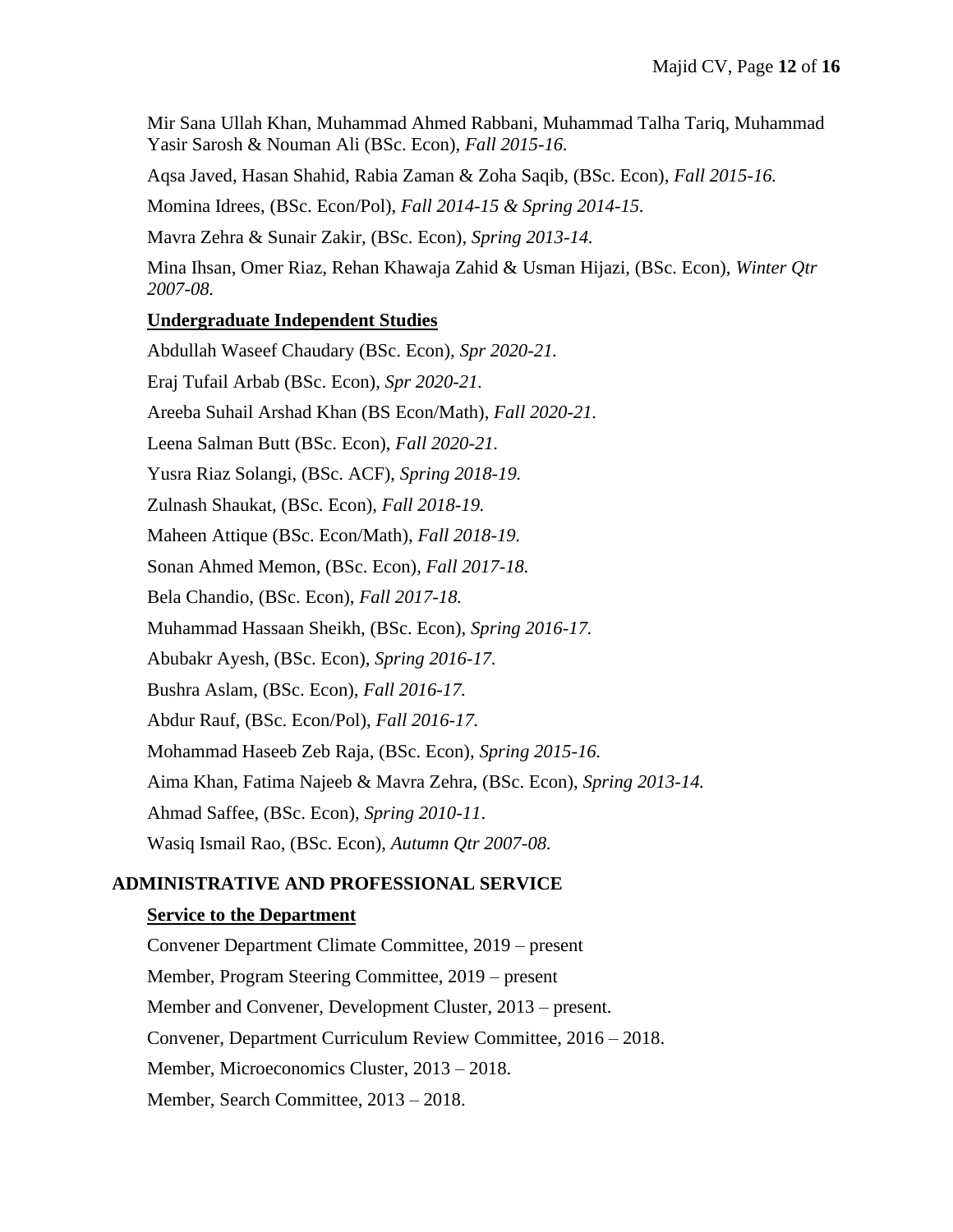Member and Convener, Research Committee, 2014 – 2016.

Program Director BSc. Freshmen and Sophomore, 2014.

# **Service to the School**

Economics Representative, School Council, 2021-present

Co-Editor, Social Science and Policy Bulletin, 2012 – 2019.

MGSHSS Dean's Directors' Group, 2017 – 2019.

MGSHSS Dean's Search Committee, 2014.

# **Service to the University**

Reviewer, Faculty Initiative Fund, 2016 – present.

Member, Saida Waheed Gender Initiative Steering Committee, 2018 – present.

Mentor, SWGI Research Mentoring Workshop, 2019.

Reviewer, LUMS – Johns Hopkins University School of Advanced International Studies Conference, 2019.

Member, Residential Life Committee, 2018 – 2019.

Member, Convocation Committee, 2015 – 2019.

Member, Housing Committee, 2015 – 2019.

Member, Faculty Council, 2016 – 2018.

Member, Disciplinary Appeals Committee, 2013.

Member, Admissions and Student Financial Aid Committee, 2013.

### **Service to the Profession**

Peer Reviewer (since 2014)

- Socioeconomic Review
- Nonprofit and Voluntary Sector Quarterly
- Review of Economics of the Household
- World Development
- Social Indicators Research
- Review of Development Economics
- Journal of International Development

Instructor and Panel Judge: CERP-CLEAR-JPAL-EPoD Workshop Series, Evidence-Based Program Design. 2014 – present.

Reviewer, Punjab Gender Parity Report. September 2021.

Curriculum Review Committee, Development Economics, Punjab University. June 2021.

Expert, "Employment and Economic Participation of Young Women". Policy Dialogue on Setting Gender-Transformative Youth Priority Action Agenda. April 29, 2021.

Panelist, United States Institute of Peace Gender Roundtable. February 4, 2021.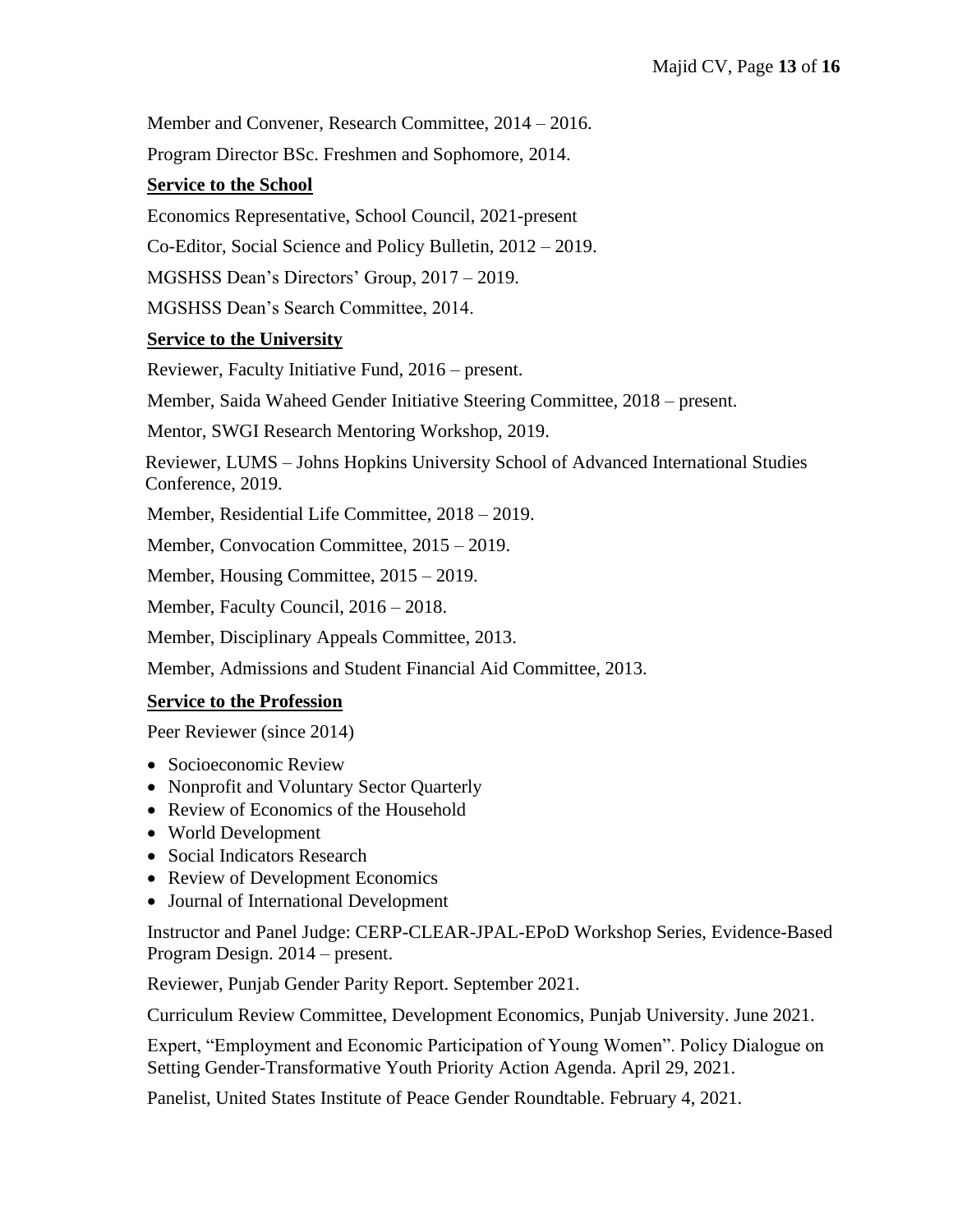Gender Expert, The World Bank Group Country Partnership Framework Roundtable Discussion. February 3, 2021.

Consultant, Sub-National Governance Programme. "Ensuring Inclusion in Provincial Planning Process". September 25, 2020.

Reviewer, Accountability & Inclusion Team- Sub-National Governance Programme (SNG-II) for Report "COVID-19 Community Based Vulnerability and Assessment Paper". May 2020.

Panelist, Pakistan Poverty Alleviation Fund 3<sup>rd</sup> Third International Conference on Research and Learning: Beyond Action, Towards Transformation. 2019.

Session Chair, Gender, Class, and Social Movements, Annual Conference on Gender, Work and Society: Bringing together feminist and postcolonial insights. 2019.

Session Chair, Gender and Development, Challenging Binaries: New Directions in Gender Studies in Pakistan Student Colloquium 2019 Saida Waheed Gender Initiative. 2019.

Technical Working Group Member, Gender Management Information System, Punjab Commission on Status of Women. 2017 – 2019.

Discussant, Empirical Study of Gender (EGEN) Pakistan Workshop, Center for Economic Research in Pakistan. 2018.

Discussant, First Development Economics Conference at Lahore School of Economics. 2018.

Conference Committee, The Social Economy of Gender: Addressing Challenges, Seeking Solutions, Punjab Commission on Status of Women. 2018.

Member Advisory Committee on Status Report on Women's Economic Participation and Empowerment. 2015 – 2018.

Working Group Member, Gender Based Violence Indicators, National Commission on the Status of Women, Pakistan. 2015 – 2018.

Member and Participant, Women in Leadership Program, Punjab Commission on Status of Women. 2017.

Technical Working Group Member, Gender Management Information System, Punjab Commission on Status of Women. 2017.

Technical Consultant, Situation Analysis of Female in Private Sector Manufacturing Industries in Punjab, Punjab Economic Research Institute. 2016.

Education Expert, Punjab School Education Department, Punjab Growth Strategy. 2016.

Faculty Lead, Education and the Labor Market: Where are the women? Regional Roundtable Conference, LUMS and Aga Khan University-Institute for Educational Development. 2016.

Faculty Lead, Articulating Educational Quality, Education Roundtable Conference. 2015.

### **NEWSPAPER/MAGAZINE OUTPUTS/REPORTS**

Majid, H., & K. A. Siegmann, 2021. First to be Laid Off. *Dawn Newspaper.*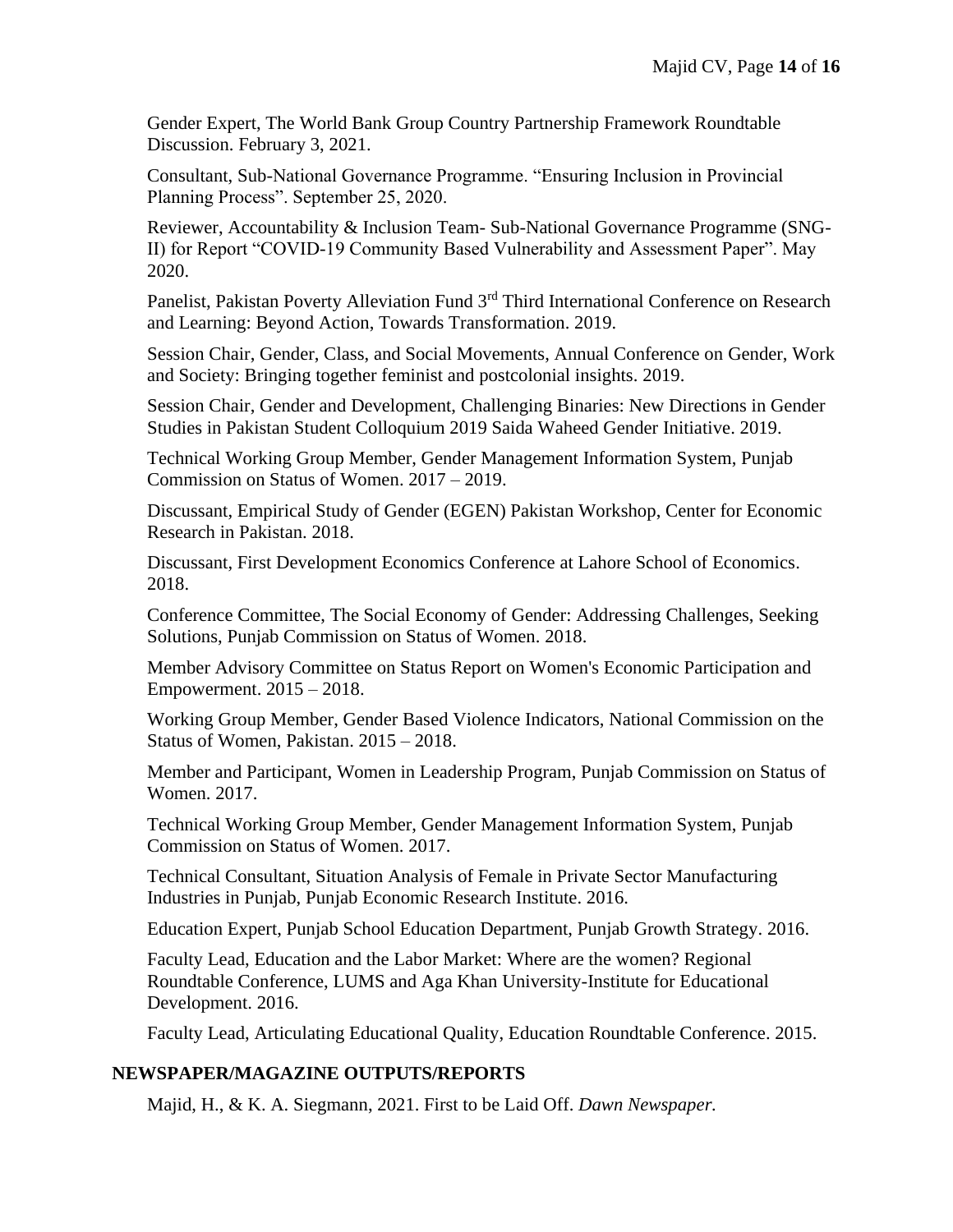Majid, H., 2021. 'Decent' Work. *Dawn Newspaper.* 

Majid, H., 2021. Education and Women's Labor Force Participation. *[MHRC Blog.](https://mhrc.lums.edu.pk/pakistan-dialogues/Education-and-Women%E2%80%99s-Labor-Force-Participation.html)* 

Majid, H., 2021. COVID-19 & its Impact: moving beyond standard surveys. *[MHRC Blog.](https://mhrc.lums.edu.pk/pakistan-dialogues/covid%E2%80%9319-its-impact-moving-beyond-standard-surveys.html)*

Majid, H., 2020. Enabling Girl Outcomes Via Data. *Ananke's Special Edition of the Girl Summit.*

Majid, H., 2020. The Power of Data? *Dawn Newspaper.* 

Majid, H., 2020. Work During Covid. *Dawn Newspaper.*

Majid, H. 2019. Poor vs. Rich Women's. *Dawn Newspaper.*

Hasan, Syed M., Maheen Javaid & Hadia Majid. 2019. *A Review of Urbanization in Pakistan: Practices, Policies and Challenges.* Country Background Report for Asian Development Bank.

Majid, H. & S. W. Riaz. 2018. Men's Work Hours. *Dawn Newspaper*.

Majid, H. 2018. Women's Work and Time Poverty. *Dawn Newspaper*.

Majid, H., & Riaz, S. W. 2018. *Transforming Women's Lives: An evaluation of the impact of BISP on the socio-economic well-being of women.* Punjab Commission on the Status of Women.

Majid, H. & S. W. Riaz, 2018. *Diagnostic Study on 'Decent Work in Rural Economy in Pakistan'*. International Labor Organization.

Majid, H. & S. Memon, 2018. Elderly Care in Pakistan. *Dawn Newspaper*.

Majid, H. & A. A. Malik, 2017. *Claiming Rights for Women in Pakistan's Informal Economy*. [https://views-voices.oxfam.org.uk/2017/06/rights-women-pakistans-informal](https://views-voices.oxfam.org.uk/2017/06/rights-women-pakistans-informal-economy/)[economy/](https://views-voices.oxfam.org.uk/2017/06/rights-women-pakistans-informal-economy/)

Majid, H. & K. A. Siegmann. 2017. A Game-Changer for Women? *Dawn Newspaper*.

Majid, H., 2017. Inclusive growth? *Dawn Newspaper*.

Majid, H., 2017. Where are the Women? *Dawn Newspaper*.

Majid, H., and F. Ahmed, 2016. *Indigenous Individual Philanthropy in Pakistan.* Pakistan Center for Philanthropy Report.

Malik, A., H. Majid, H. F. Ahmed, and I. Perera, 2016. *Women in Pakistan's Informal Economy: Vulnerabilities, Opportunities, and Policy Solutions.* Oxfam, GB Report.

Majid, H. 2016. Power Cuts in Slums: Is the load shared equally? *Social Sciences Policy Bulletin* Vol. 8. No. 1.

Majid, H. 2016. Women's Protection Bill. *Southasia Magazine*.

Majid, H., and M. Shami, 2015. I-11 and the Political Economy of its Evictions. *Social Sciences Policy Bulletin* Vol. 6. No. 4.

Shami, M., and H. Majid, 2015. The Political Economy of Public Goods Provision in Slums Preliminary results from a field study in urban Pakistan. *Social Sciences Policy Bulletin* Vol. 6. No. 3.